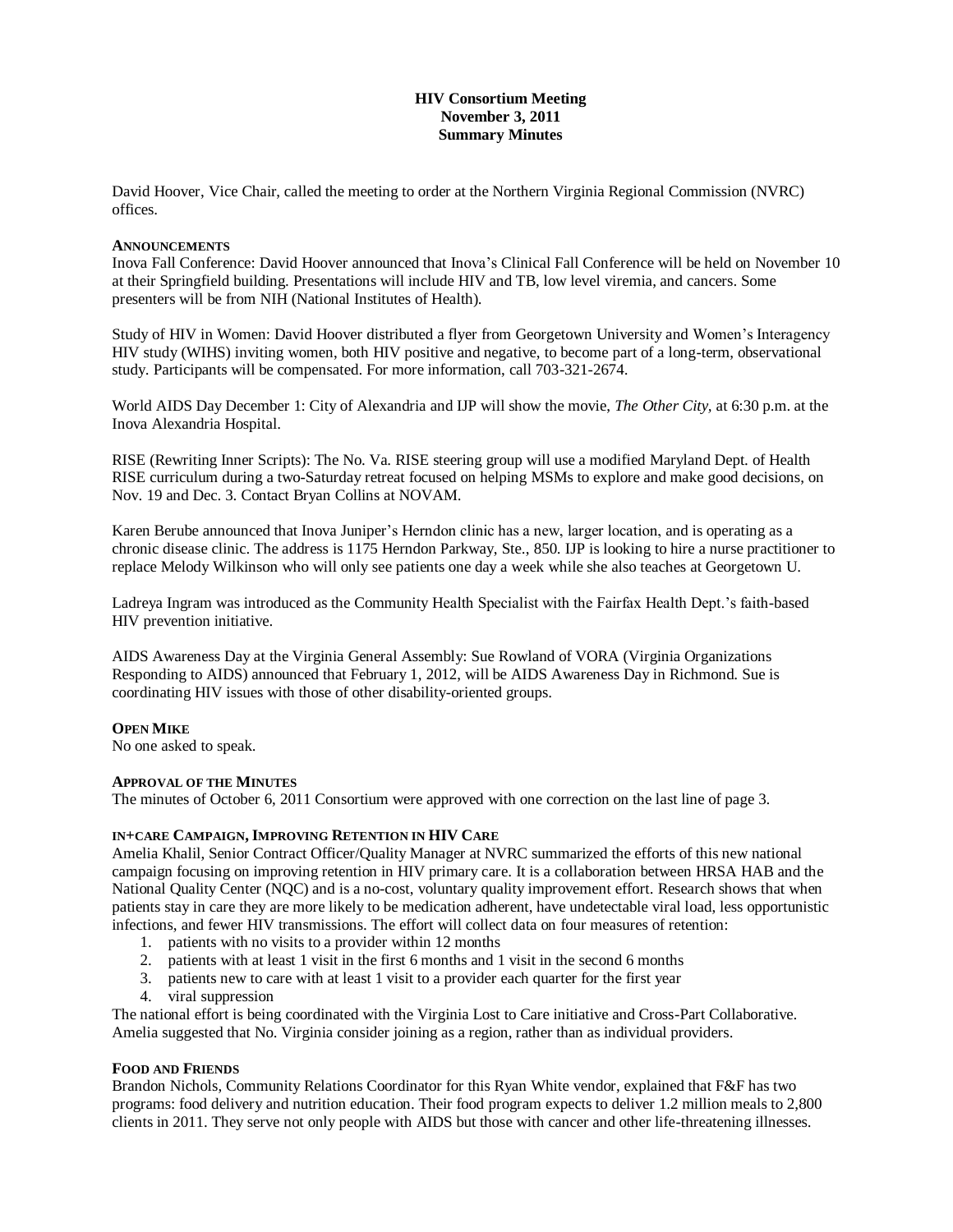Their food program has fresh and frozen meals and groceries to go. They have over 60 clients in Fairfax and Alexandria.

## **REPORTS & UPDATES**

 Planning Council: David Hoover gave the update. The Planning Council has approved new dental services standards for Part A that accommodate both contract dentists and dental clinics. Administration of travel vouchers and food vouchers across the EMA will be reviewed by a task group. Wallace Corbett from the Planning Council is on the planning committee for next year's World AIDS Conference in DC. Expect requests for abstracts of possible presentations soon. It would be nice to have some from our area.

The Membership Committee reported the best panel of candidates for the Planning Council for several years. They have made their recommendations and are awaiting action from DC Mayor's panel on Boards and Commissions. Current members have not been interviewed.

### **HIV OR AGING – WHICH IS MAKING YOU SICK?**

Chocoma DaRocha, P.A. with the Inova Juniper Program, reviewed a number of research findings. She began with the fact that not only are PLWHs living longer, but 15% of all new cases under the new testing guidelines are over the age of 50. She cautioned that because HIV is a slow-developing disease, much of the research now being published studied those who were treated with the early, and much harsher, medications. In many areas there is simply not enough research to lead to clinical guidelines specifically for older people with HIV. Research does show that there are higher incidents of cancer among PLWH. A real need to educate older PLWH about the importance of maintaining their general health and that dealing aggressively with the other conditions that accompany aging will greatly improve their quality and length of life.

### **REPORTS & UPDATES (CONTINUED)**

- Committee Reports: Lucy Lawrence reported that the Mental Health and Substance Abuse Committee is trying to reorganize in order to increase attendance. They are considering piggy-backing on another meeting, offering call-in access, and/or meeting at NVRC. Potential members should contact the co-chairs listed on the back of each agenda.
- Public Affairs: Sue Rowland reminded everyone of the importance of voting in the Nov. 8 election for state and local offices. VORA will be co-sponsoring with the Virginia Dept. of Health, another webinar on Virginia's plans for Pre-existing Conditions Insurance Programs (PCIP) in late November. The committee will be meeting again soon to plan to meet with newly elected legislators to educate them about HIV/AIDS issues. All Consortium members are invited to participate.
- Ad Hoc Bylaws Review Committee needs some additional members. Those interested should contact Keith Callahan.

# **VIRGINIA DEPARTMENT OF HEALTH REPORT**

- Darren Whitfield, MSW, announced that Dr. Keri Hall, MD, Director of the Office of Epidemiology, is resigning. Dr. Laurie Forlano, DO, MPH, will be the acting director as well as acting State Health Epidemiologist.
- VDH's full Part B contract with NVRC is awaiting signature by VDH management and should be released soon.
- HRSA's Funding Opportunity Announcement for Ryan White Part B for 2012 has been released. The application from VDH is due to HRSA on January 3. There is a very large section on EIHA (Early Identification of HIV/AIDS) in keeping with national HIV/AIDS Strategy.
- Darren also reported that 1,078 people are currently on the ADAP (AIDS Drug Assistance Program) Waiting List. Those on the waiting list are being offered the opportunity to enroll in PAPs and Welvista, a nonprofit mail order pharmacy. ADAP update calls are happening throughout the day today, region by region.
- Virginia, and particularly the Ryan White program, is exploring the options for using the Pre-existing Conditions Insurance Programs (PCIP) under the federal Affordable Care Act. He asked for time on our December agenda to present detailed information on PCIPs, also known as high-risk insurance pools. General information is available at www.geha.gov